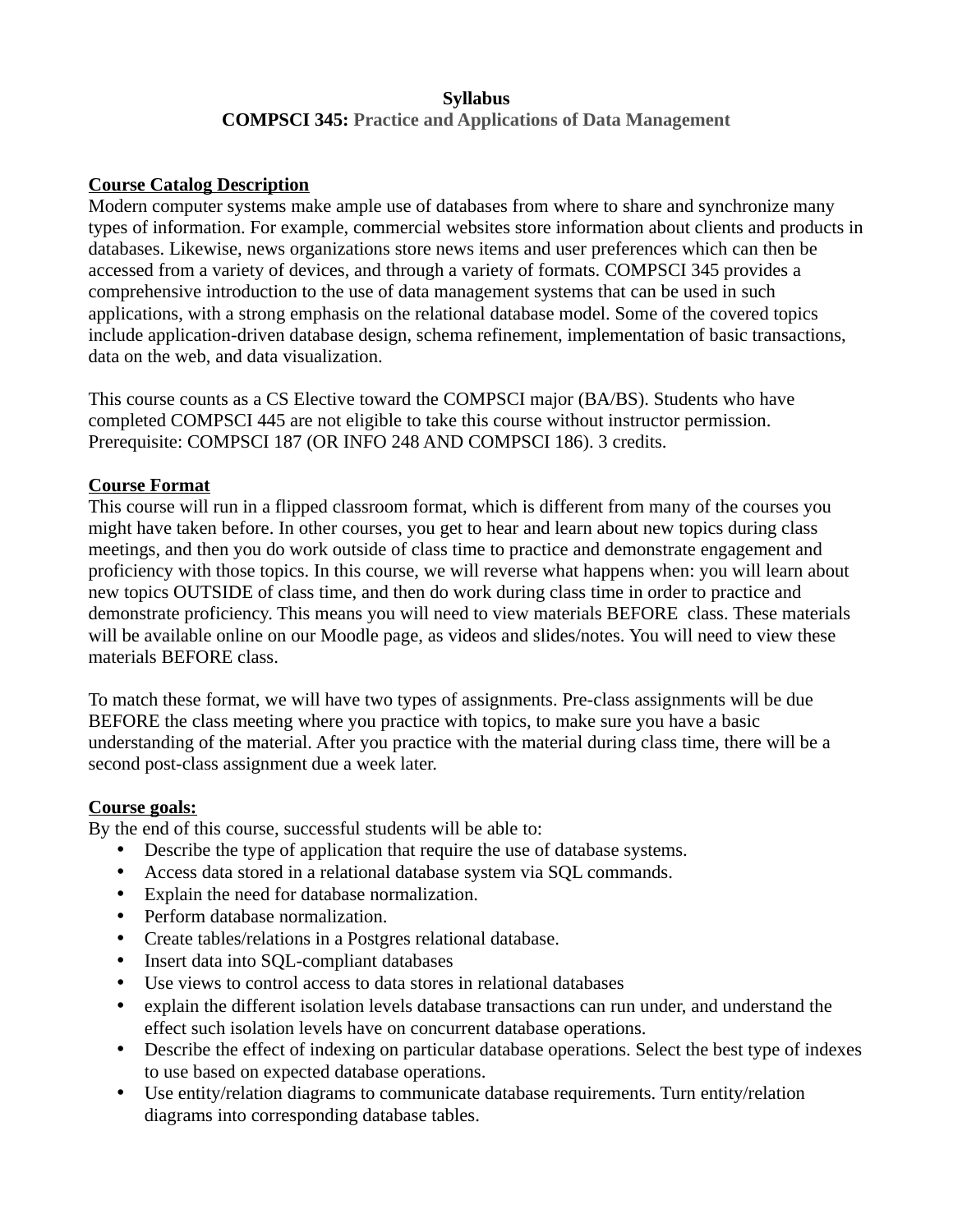### **Text book:**

Database Systems The Complete Book, Second edition, by Hector Garcia-Molina, Jeffrey Ullman, and Jennifer Widom. ISBN:9780131873254

### **Grades**

Your grade in this course will be based on completing assignments, a midterm exam, and a final exam. These elements will be weighted as follows.

| Homework   | 60%  |
|------------|------|
| Midterm    | 20\% |
| Final exam | 20\% |

You may expect the following approximate grading range. However, the final letter grade determination will be made at the end of the semester:

- $\bullet$  93 to 100  $\rightarrow$  A:
- 90 to 92  $\rightarrow$  A-;
- $\bullet$  87 to 89  $\rightarrow$  B+:
- $\bullet$  83 to 86  $\rightarrow$  B;
- 80 to 82  $\rightarrow$  B-;
- 77 to 79  $\rightarrow$  C+;
- 73 to 76  $\rightarrow$  C;
- 70 to 72  $\rightarrow$  C-;
- 67 to 69  $\rightarrow$  D+;
- 60 to 66  $\rightarrow$  D:

### **Class philosophy:**

I strive to create a learning community among all of us. We are not in competition with each other. You are not in competition with each other. I measure success by how many of you do great in the course. I commit to coming to class prepare, to putting my best effort towards your learning, and to develop an environment where all of us can achieve their maximum. I hope you do the same. For all of us, this means coming to class prepared, being ready to work, being respectful of everyone, and working hard in order to do our best work. If there is something you think I can do that would create a better learning environment, let's talk about it.

### **Inclusivity Statement**

We celebrate the diversity in our community and actively seek to include and listen to voices that are often silenced in the computing world. We welcome all individuals regardless of age, background, citizenship, disability, sex, education, ethnicity, family status, gender, gender identity, geographical origin, language, military experience, political views, race, religion, sexual orientation, socioeconomic status, and work experience.

This course is geared towards you working in groups. As such, we expect that you will observe social decorum at all times when interacting with peers. Please consult the UMass Guidelines for Classroom Civility and Respect: http://www.umass.edu/dean\_students/campus-policies/classroom

### **Piazza**

Our course will make use of Piazza for class discussions. I encourage you to post your questions on Piazza. This will allow other students to benefit from your questions, your answers, and other people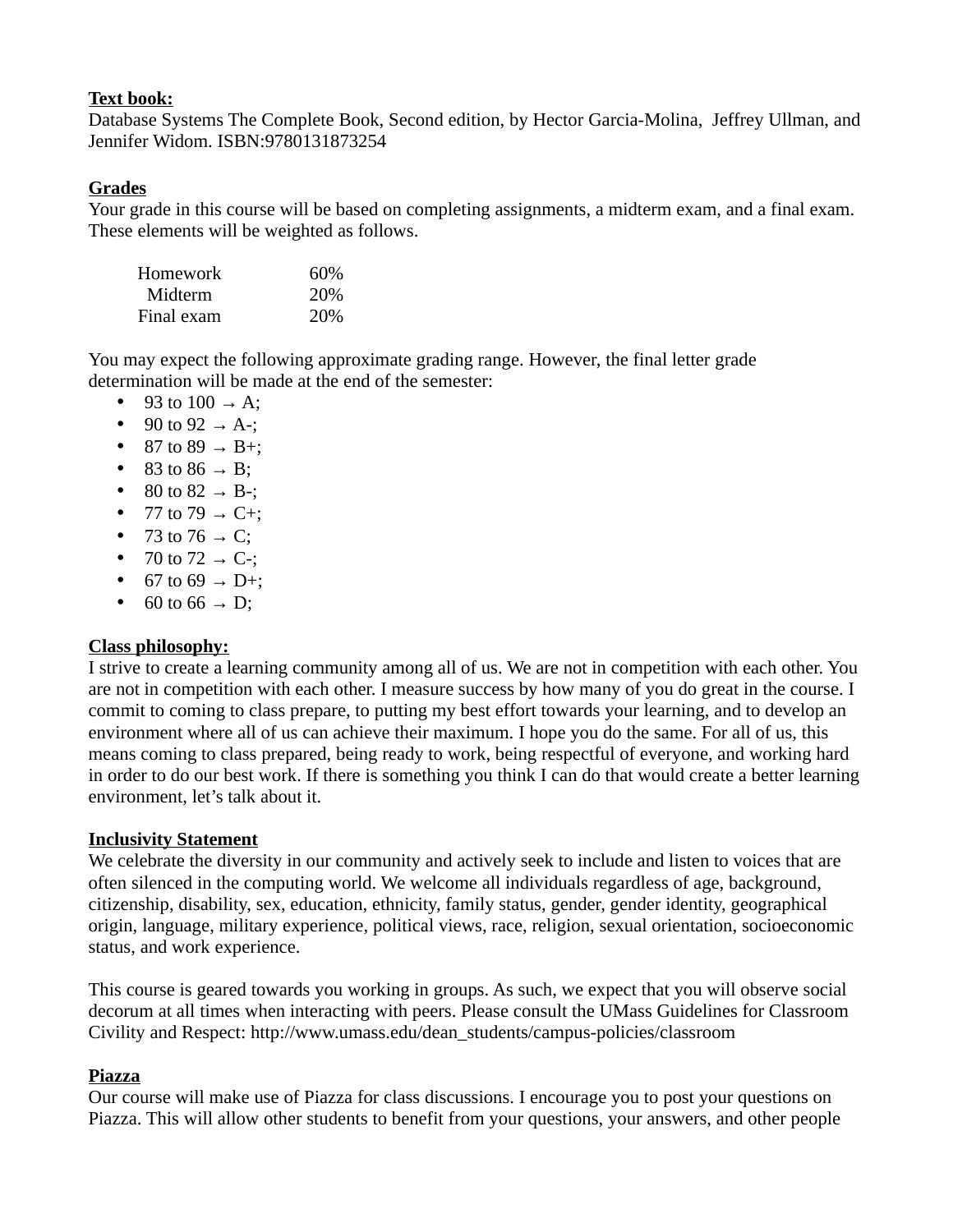answers. Seeing questions on Piazza also allows me know what material I might need to go over again. To find the Piazza page for our course, please follow the link you can find in our course's Moodle page.

# **HOMEWORK**

- **Homework submissions are via Gradescope**
	- We will be using gradescope to upload homework and provide feedback. You can find a link and instructions on our course's main Moodle page.

# **Late Homework Policy**

- Turning homework in late helps no one. When students turn homework in late, they fall behind, and then cannot receive feedback on time. TAs and UCAs then cannot grade things in a timely way, because they have started to move into the next topic. Instructors cannot detect what material needs to be re-emphasized, etc. Because of this, the general rule is that late homework will not be accepted. The only exception to this is justified medical or personal situations that fall outside the ordinary. If you have a medical situation that keeps you from turning an assignment in, please ask for and provide documentation from a medical professional. If you have a personal life situation that keeps you from submitting an assignment on time, let me know as quickly as humanly possible. I might ask you for documentation in those cases too. I'm not trying to be stricter than I need to be, I just want to avoid assignment submissions from turning into a free-for-all.
- If you have an accommodation need officially documented with UMass, please provide me with an official letter, and I will, of course, provide whatever accommodations are needed, in terms of assignments, exams, or anything else. This also applies to the midterm and final exams.
- I recommend you start working on assignments as soon as they are assigned.

# **Academic Honesty and Collaboration Policy:**

You may collaborate with 1-2 other students on homework assignments, provided that (a) you indicate anyone with whom you worked and (b) the final presentation is entirely your own. As a guideline, to distinguish permitted collaboration from plagiarism, feel free to discuss problems verbally or via temporary written means (e.g. whiteboard) but do not share written files, printouts, or pages, or take screenshots. It is OK, and even encouraged, for you to talk about code ideas, and even sketch code together. You should then, though, write code into your own files, and submit only those files. If you have questions about this matter, please ask.

Please, please, observe this academic honesty policy. Every semester I share this announcement with students, and every semester some students ignore it, and cheat, either in assignments or in exams. If they are caught, my policy is the following: they will receive an F for the course. I don't enjoy doing that, but I will if necessary. If you are struggling with class material, your option should never be do cheat. I will be thrilled to help you with material until you are successful, in an honest and responsible way.

We follow the university's Academic Honesty Policy and Procedures. You can find those at <https://www.umass.edu/honesty/>.

### **Accommodation statement**

The University of Massachusetts Amherst is committed to providing an equal educational opportunity for all students. If you have a documented physical, psychological, or learning disability on file with Disability Services (DS), you may be eligible for reasonable academic accommodations to help you